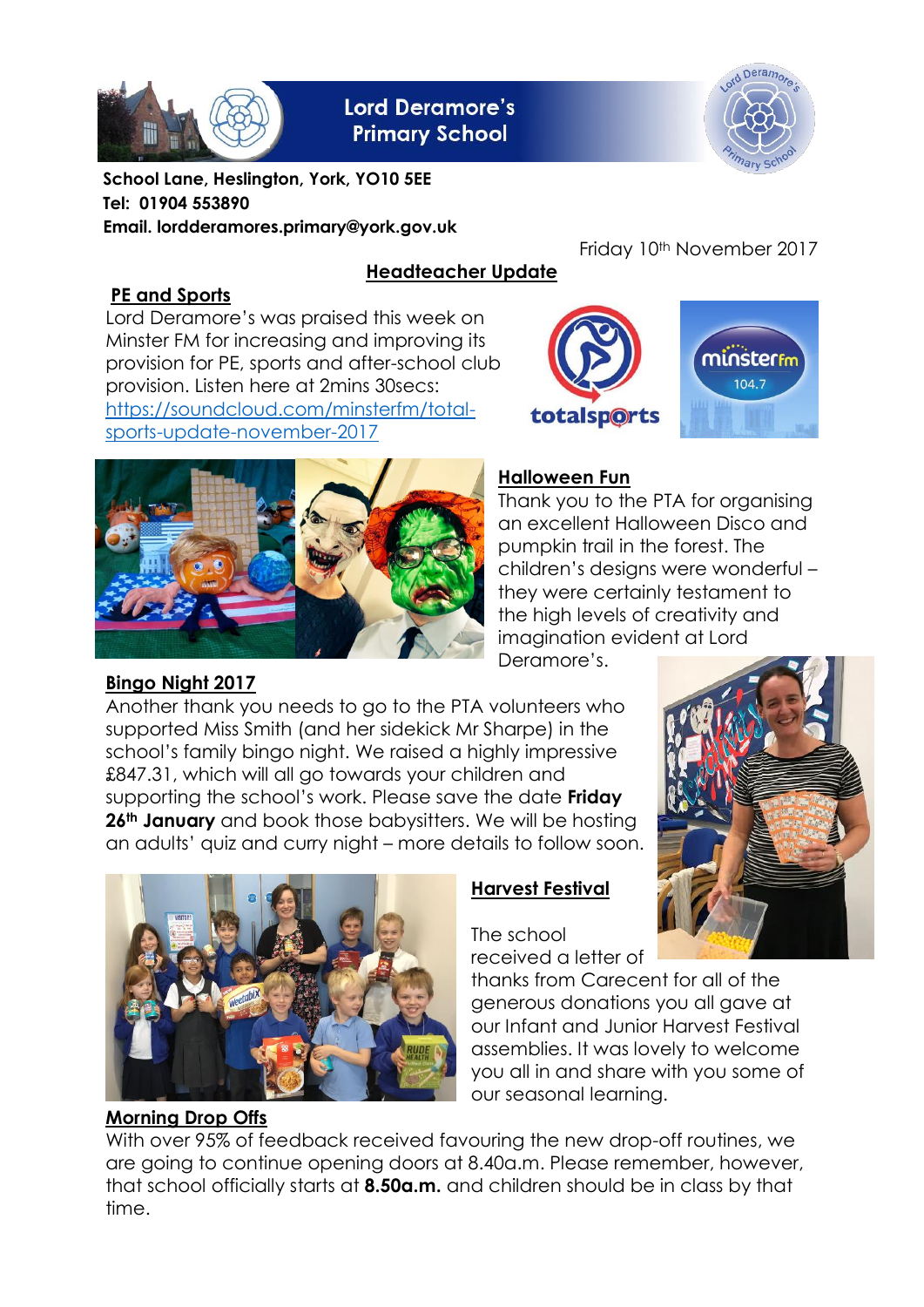

### **Different Families, Same Love**

Thank you to everybody who sent in a family photograph. We have created a lovely display in the main school corridor, which celebrates the wonderful diversity of our families here at Lord Deramore's Primary School.

### **Congratulations, Mrs Pierotti!**

#### **KS2 Reading Morning**

It was lovely to see so many of you join us for our Key Stage 2 reading morning. Events such as these are really important for parents and carers. They give you an insight into how we teach certain subjects within school and also allow you to see the progress your child is making. Mrs McCormack is organising some writing workshops for you to take part in next term. More details will follow soon.





I am very pleased to announce that, following a robust recruitment process, Mrs Sarah Pierotti was permanently appointed as Teaching Assistant for Upper Key Stage 2. Mrs Pierotti now works in Year 5 every morning of the week, providing additional support within Years 5 and 6 alongside Mr Richards, Mr Sharpe and Mrs Lee. She is also supporting the Special Educational Needs work of Mrs Hitchon three afternoons per week.



## **Creative Curriculum**

Throughout October and November, I have been showing many prospective parents around our school and showcasing to them what an exciting place Lord Deramore's is to grow and learn. It has been truly wonderful to let them see first-hand how play and enjoyment is not just part of our Early Years curriculum but runs all the way through our classes. Whether it be using ICT to film Ancient Greek battle scenes in the forest area or having a visit from our very own Greek God - Adam Sharpeseus (aka Mr Sharpe) – our visitors leave Lord Deramore's knowing that it certainly is a fun and happy place for any child to be.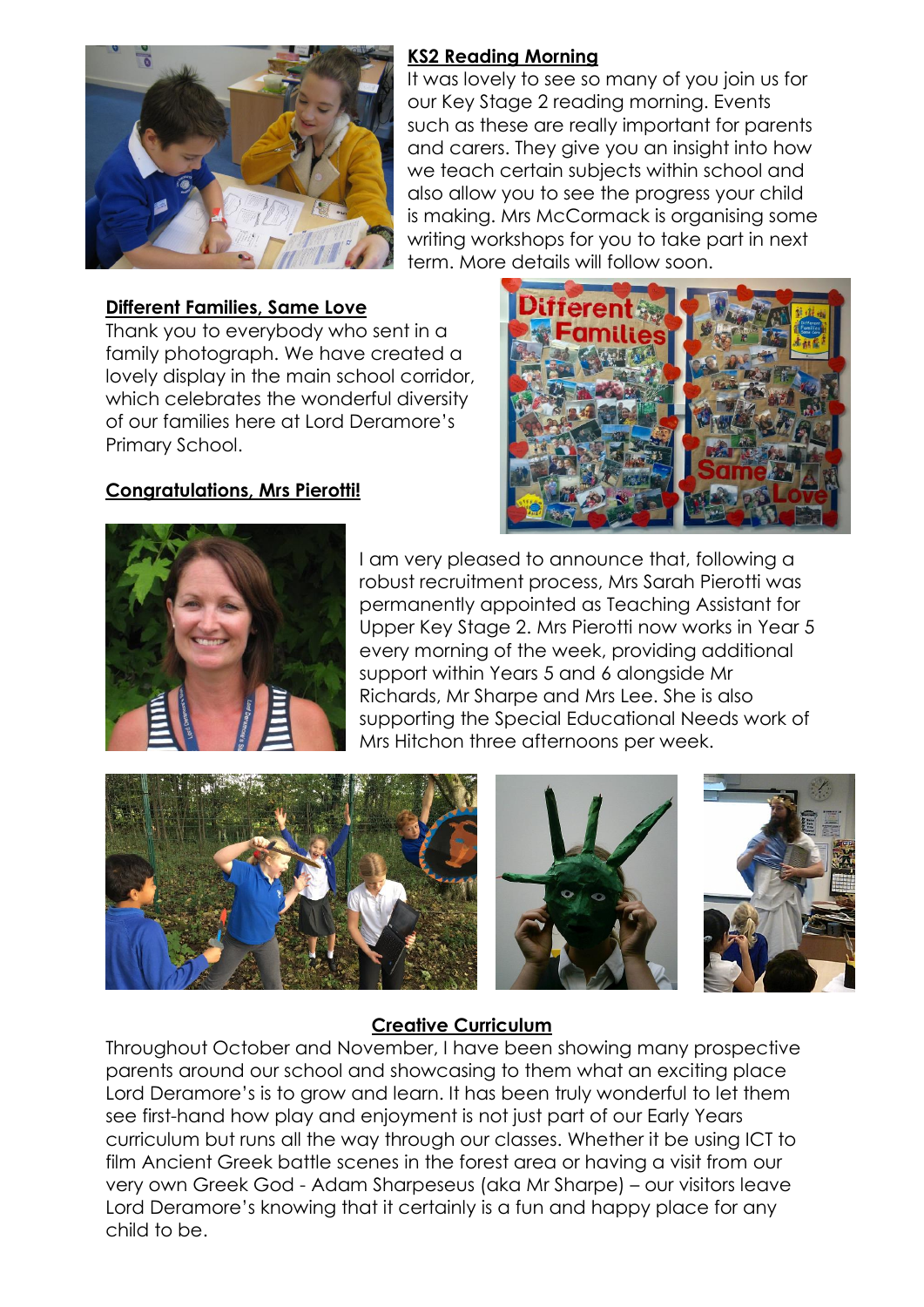#### **Writing Across the School**

As I mentioned in my last update, one of our key focuses this year is on improving writing progress and attainment across the school. This week, every child has written an independent 'Little Red Riding Hood' story so that staff can assess and moderate the progression of writing standards from Early Years right up to Year 6. It has been fantastic to see some outstanding progress across the school, comparing writing from summer term to now. Keep up the great work!



Little Red Riding Hood's udventur  $9.11.17$ 9.11.11 Simple Little Red Riding Hood's villenting<br>In the forest the Little Red Riding Hood<br>and mom one live there. One day, she is<br>so be bouning from this hoppen. One hour is<br>be the little Red Ry Riding Hood are go to<br>awa Single in Survive are the liftle Red Rioling list in<br>Survive are the liftle Red Rioling list in<br>Find her. Then the tiger are come from ane ed they.<br>Then tiger are going to cleep. Then the killer are<br>coming. The killer see the tig

The End

The second pieces show the progress of one Year 3 child in September to now

## **Parking**

Please can I ask that you do not park or drop off at the building site entrance / driveway. With many children walking along the pavement there, it is best not to have cars reversing and pulling out. Thank you for your cooperation.

## **Contact Details**

Can you please ensure that school always has an up-to-date emergency contact number. If you have changed mobile phone numbers recently, school must be informed straight away so that we can contact you in case of an emergency. You can email any changes to [lordderamores.primary@york.gov.uk](mailto:lordderamores.primary@york.gov.uk)